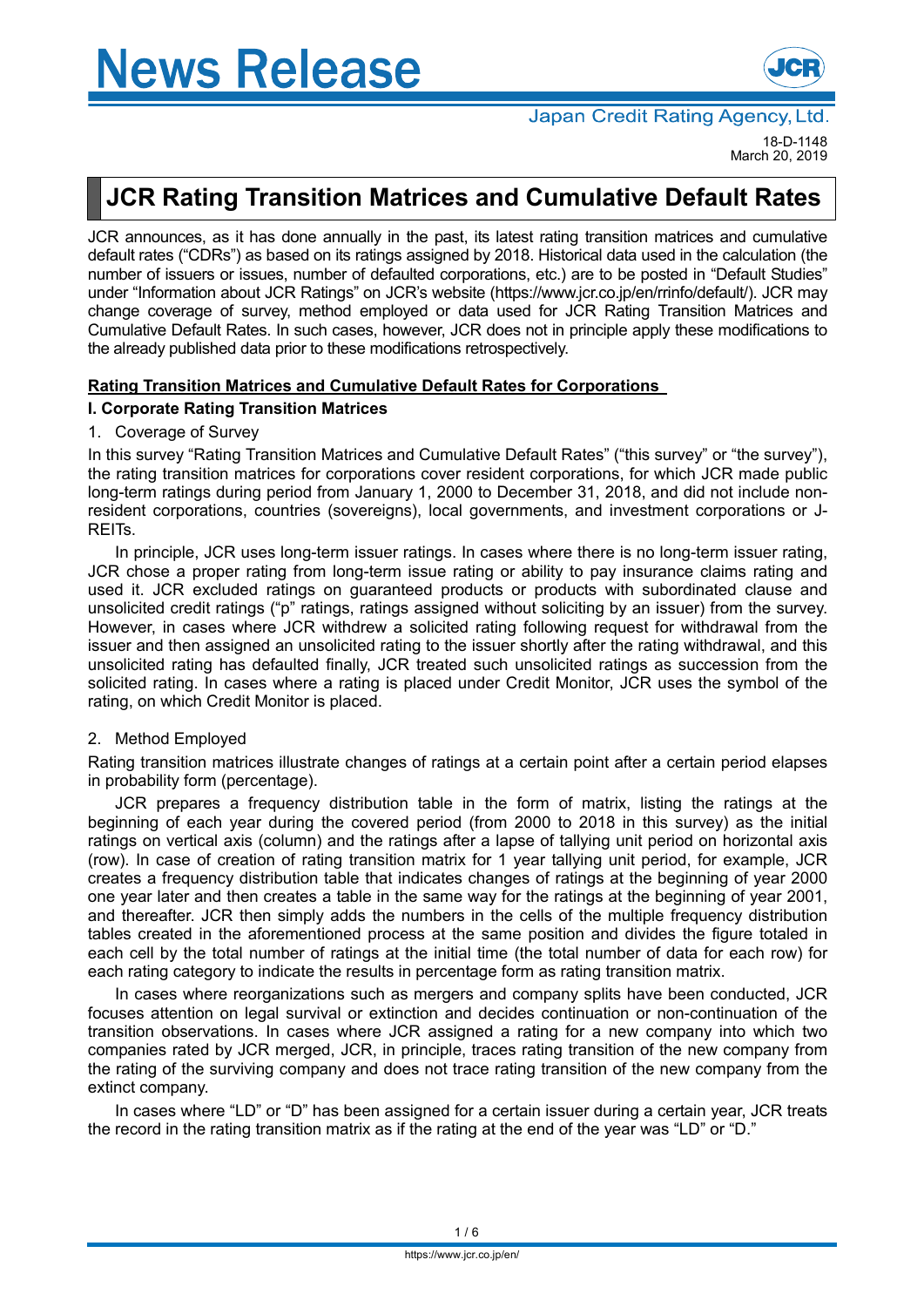

## 3. Rating Transition Matrices (from 2000 to 2018) (Please refer to Tables 1 through 3)

### Table 1. Rating Transition Matrix (tallying unit period: 1 year)

|    |             |       |       |      |       |       |       |       |       |            | Rating 1 year later (%) |       |       |       |       |       |       |             |      |       |
|----|-------------|-------|-------|------|-------|-------|-------|-------|-------|------------|-------------------------|-------|-------|-------|-------|-------|-------|-------------|------|-------|
|    |             | AAA   | AA+   | AA   | AA-   | A+    |       | д.    | BBB+  | <b>BBB</b> | BBB-                    | BB+   | BB.   | BB-   | B+    |       | н.    | CCC & lower | ۱D   |       |
|    | AAA         | 95.58 | 3.61  | 0.40 | 0.00  | 0.00  | 0.40  | 0.00  | 0.00  | 0.00       | 0.00                    | 0.00  | 0.00  | 0.00  | 0.00  | 0.00  | 0.00  | 0.00        | 0.00 | 0.00  |
|    | AA+         | 29    | 93 56 | 4.29 | 0.43  | 0.43  | 0.00  | 0.00  | 0.00  | 0.00       | 0.00                    | 0.00  | 0.00  | 0.00  | 0.00  | 0.00  | 0.00  | 0.00        | 0.00 | 0.00  |
|    | AA          | 0.19  | 0.97  | 95.1 | 3.11  | 0.00  | 0.19  | 0.00  | 0.19  | 0.00       | 0.19                    | 0.00  | 0.00  | 0.00  | 0.00  | 0.00  | 0.00  | 0.00        | 0.00 | 0.00  |
|    | AA-         | 0.00  | 0.00  | 3.23 | 91.34 | . 78  | 0.39  | 0.13  | 0.00  | 0.13       | 0.00                    | 0.00  | 0.00  | 0.00  | 0.00  | 0.00  | 0.00  | 0.00        | 0.00 | 0.00  |
|    | A+          | 0.00  | 0.00  | 0.16 | 5.42  | 90.09 | 4.09  | 0.08  | 0.00  | 0.00       | 0.08                    | 0.00  | 0.00  | 0.00  | 0.00  | 0.00  | 0.00  | 0.00        | 0.00 | 0.08  |
|    |             | 0.00  | 0.00  | 0.17 | 0.41  | 6.06  | 88.82 | 3.96  | 0.58  | 0.00       | 0.00                    | 0.00  | 0.00  | 0.00  | 0.00  | 0.00  | 0.00  | 0.00        | 0.00 | 0.00  |
|    |             | 0.00  | 0.00  | 0.05 | 0.16  | 0.33  | 8.50  | 86.40 | 4.00  | 0.38       | 0.05                    | 0.05  | 0.00  | 0.05  | 0.00  | 0.00  | 0.00  | 0.00        | 0.00 | 0.00  |
| ۱ä | BBB+        | 0.00  | 0.00  | 0.00 | 0.00  | 0.15  | 0.84  | 9.30  | 83.69 | 5.56       | 0.15                    | 0.00  | 0.08  | 0.00  | 0.08  | 0.00  | 0.00  | 0.08        | 0.08 | 0.00  |
|    | <b>BBB</b>  | 0.00  | 0.00  | 0.00 | 0.07  | 0.00  | 0.14  | 0.80  | 8 47  |            | 5.58                    | .36   | 00    | 0.00  | 0.00  | 0.07  | 0.00  | 0.07        | 0.07 | 0.29  |
|    | BBB-        | 0.00  | 0.00  | 0.00 | 0.00  | 0.27  |       | 0, 13 | 40    | 9.85       | 81 09                   | 5.86  |       | 0.00  | 0.27  |       | 0.27  | 0.00        | 13   | 0.27  |
|    | BB+         | 0.00  | 0.00  | 0.00 | 0. 00 | .74   | 0.00  | 0.00  | 0.00  |            | 14.71                   | 72.06 | -62   | 47    | 0.74  |       | 47    | 0.00        | 0.00 | 1.47  |
|    | <b>BB</b>   | 0.00  | 0.00  | 0.00 | 0.00  | 0.00  | 0.00  | 0.00  | 0.00  | 0.00       | 4.26                    | 14.89 |       | 10.64 | l. 26 |       | 0.00  | 0.00        | 0.00 | 0.00  |
|    | BB-         | 0.00  | 0.00  | 0.00 | 0.00  | 0.00  | 0.00  | 0.00  | 0.00  | 0.00       | 0.00                    | 9.09  | 18.18 | 50.00 | 13.64 |       | 0.00  | 9.09        | 0.00 | 0.00  |
|    | $B+$        | 0.00  | 0.00  | 0.00 | 0.00  | 0.00  | 0.00  | 0.00  | 0.00  | 0.00       | 6.67                    | 0.00  | 6.67  | 20.00 | 53.33 | 0.00  | 0.00  | 0.00        | 0.00 | 13.33 |
|    |             | 0.00  | 0.00  | 0.00 | 0.00  | 0.00  | 0.00  | 0.00  | 0.00  | 0.00       | 0.00                    | 0.00  | 0.00  | 0.00  | 0.00  | 28.57 | 0.00  | 14.29       | 0.00 | 57.14 |
|    | <b>B-</b>   | 0.00  | 0.00  | 0.00 | 0.00  | 0.00  | 0.00  | 0.00  | 0.00  | 0.00       | 0.00                    | 0.00  | 10.00 | 10.00 | 0.00  | 0.00  | 60.00 | 10.00       | 0.00 | 10.00 |
|    | CCC & lower | 0.00  | 0.00  | 0.00 | 0.00  | 0.00  | 0.00  | 0.00  | 0.00  | 0.00       | 0.00                    | 0.00  | 0.00  | 0.00  | 0.00  |       | 7.69  |             | 7.69 | 46.15 |

Table 2. Rating Transition Matrix (tallying unit period: 3 years)

|                          |             |      |       |       |       |       |       |       |       |            | Rating 3 year later (%) |       |           |       |       |      |       |             |       |        |
|--------------------------|-------------|------|-------|-------|-------|-------|-------|-------|-------|------------|-------------------------|-------|-----------|-------|-------|------|-------|-------------|-------|--------|
|                          |             | AAA  | AA+   | AA    | AA-   | $A+$  |       | А-    | BBB+  | <b>BBB</b> | BBB-                    | $RR+$ | <b>BB</b> | BB-   | $B+$  | R    | B-    | CCC & lower | ID.   |        |
|                          | AAA         | 86.1 | 8.33  | 3.24  | 0.93  | 0.00  | 1.39  | 0.00  | 0.00  | 0.00       | 0.00                    | 0.00  | 0.00      | 0.00  | 0.00  | 0.00 | 0.00  | 0.00        | 0.00  | 0.00   |
|                          | AA+         | 3.85 | 80.77 | 10.99 | 2.75  | 1.65  | 0.00  | 0.00  | 0.00  | 0.00       | 0.00                    | 0.00  | 0.00      | 0.00  | 0.00  | 0.00 | 0.00  | 0.00        | 0.00  | 0.00   |
|                          | AA          | 0.24 | 3.86  | 85.75 | 7.49  | 0.48  | 0.72  | 0.48  | 0.72  | 0.00       | 0.24                    | 0.00  | 0.00      | 0.00  | 0.00  | 0.00 | 0.00  | 0.00        | 0.00  | 0.00   |
|                          | AA-         | 0.00 | 0.00  | 8.40  | 75.7  | 13.00 | 1.90  | 0.16  | 0.00  | 0.48       | 0.32                    | 0.00  | 0.00      | 0.00  | 0.00  | 0.00 | 0.00  | 0.00        | 0.00  | 0.00   |
|                          | A+          | 0.00 | 0.00  | 0.96  | 13.15 | 74.38 | 10.08 | 0.67  | 0.38  | 0.10       | 0.10                    | 0.00  | 0.00      | 0.00  | 0.00  | 0.00 | 0.00  | 0.00        | 0.00  | 0.19   |
|                          |             | 0.00 | 0.00  | 0.42  | 1.13  | 16.41 | 70.51 | 8.06  | 2.90  | 0.21       | 0.00                    | 0.07  | 0.00      | 0.00  | 0.14  | 0.00 | 0.07  | 0.07        | 0.00  | 0.00   |
|                          |             | 0.00 | 0.00  | 0.20  | 0.40  | 1.98  | 20.74 | 67.57 | 7.00  | 0.99       | 0.66                    | 0.07  | 0.07      | 0.00  | 0.07  | 0.00 | 0.00  | 0.00        | 0.13  | 0.13   |
|                          | BBB-        | 0.00 | 0.00  | 0.09  | 0.09  | 0.47  | 3.47  | 22.14 | 59.38 | 11.07      | 2.44                    | 0.28  | 0.00      | 0.09  | 0.00  | 0.00 | 0.00  | 0.19        | 0.09  | 0.19   |
| $\overline{\phantom{a}}$ | <b>BBB</b>  | 0.00 | 0.00  | 0.00  | 0.18  | 0.00  | 1.16  | 3.65  | 21.39 | 60.78      | 10.52                   | 0.89  | 0.18      | 0.00  | 0.09  | 0.00 | 0.00  | 0.09        | 0.27  | 0.80   |
|                          | BBB-        | 0.00 | 0.00  | 0.00  | 0.34  | 0.69  | 1.03  | 1.55  | 3.62  | 23.45      | 54.83                   | 8.45  | 1.38      | 0.17  | 0.17  | 0.34 | 0.52  | 0.00        | 0.52  | 2.93   |
|                          | BB+         | 0.00 | 0.00  | 0.00  | 0.00  | 0.00  | 0.00  | 0.00  | 4.60  | 6.90       | 28.74                   | 39.08 | 9.20      | 4.60  | 1.15  | 0.00 | 0.00  | 0.00        | 0.00  | 5.75   |
|                          | BB          | 0.00 | 0.00  | 0.00  | 0.00  | 0.00  | 0.00  | 0.00  | 0.00  | 0.00       | 21.43                   | 25.00 | 28.57     | 21.43 | 3.57  | 0.00 | 0.00  | 0.00        | 0.00  | 0.00   |
|                          | BB-         | 0.00 | 0.00  | 0.00  | 0.00  | 0.00  | 0.00  | 0.00  | 0.00  | 0.00       | 33.33                   | 20.00 | 0.00      | 20.00 | 13.33 | 0.00 | 0.00  | 0.00        | 0.00  | 13.33  |
|                          | $B+$        | 0.00 | 0.00  | 0.00  | 0.00  | 0.00  | 0.00  | 0.00  | 0.00  | 15.38      | 15.38                   | 0.00  | 23.08     | 7.69  | 7.69  | 0.00 | 0.00  | 0.00        | 0.00  | 30.77  |
|                          | R.          | 0.00 | 0.00  | 0.00  | 0.00  | 0.00  | 0.00  | 0.00  | 0.00  | 0.00       | 0.00                    | 0.00  | 0.00      | 0.00  | 0.00  | 0.00 | 0.00  | 0.00        | 0.00  | 100.00 |
|                          | н.          | 0.00 | 0.00  | 0.00  | 0.00  | 0.00  | 0.00  | 0.00  | 0.00  | 0.00       | 0.00                    | 0.00  | 60.00     | 0.00  | 0.00  | 0.00 | 20.00 | 0.00        | 0.00  | 20.00  |
|                          | CCC & lower | 0.00 | 0.00  | 0.00  | 0.00  | 0.00  | 0.00  | 0.00  | 0.00  | 0.00       | 0.00                    | 0.00  | 0.00      | 0.00  | 0.00  | 0.00 | 23.08 | 15.38       | 15.38 | 46.15  |

|  | Table 3. Rating Transition Matrix (tallying unit period: 5 years) |  |  |  |
|--|-------------------------------------------------------------------|--|--|--|
|  |                                                                   |  |  |  |

|           |             |      |       |       |       |       |       |       |       |            | Rating 5 year later (%) |       |       |       |      |      |       |             |      |        |
|-----------|-------------|------|-------|-------|-------|-------|-------|-------|-------|------------|-------------------------|-------|-------|-------|------|------|-------|-------------|------|--------|
|           |             | AAA  | AA+   | AA    | AA-   | $A+$  | А     | $A-$  | BBB+  | <b>BBB</b> | BBB-                    | BB+   | BВ    | BB-   | $B+$ | в    | в.    | CCC & lower | LD   |        |
|           | AAA         | 75.8 | 11.83 | 5.91  | 3.23  | 0.54  | 2.69  | 0.00  | 0.00  | 0.00       | 0.00                    | 0.00  | 0.00  | 0.00  | 0.00 | 0.00 | 0.00  | 0.00        | 0.00 | 0.00   |
|           | AA+         | 5.26 | 73.03 | 16.45 | 4.61  | 0.66  | 0.00  | 0.00  | 0.00  | 0.00       | 0.00                    | 0.00  | 0.00  | 0.00  | 0.00 | 0.00 | 0.00  | 0.00        | 0.00 | 0.00   |
|           | AA          | 0.00 | 5.49  | 75.91 | 13.11 | 1.83  | 0.91  | 1.22  | 1.22  | 0.00       | 0.00                    | 0.00  | 0.00  | 0.00  | 0.00 | 0.00 | 0.00  | 0.00        | 0.30 | 0.00   |
|           | AA-         | 0.00 | 0.20  | 13.50 | 64.77 | 16.44 | 3.13  | 0.39  | 0.00  | 0.98       | 0.59                    | 0.00  | 0.00  | 0.00  | 0.00 | 0.00 | 0.00  | 0.00        | 0.00 | 0.00   |
|           | $A+$        | 0.00 | 0.00  | 1.44  | 18.71 | 64.15 | 13.07 | 1.32  | 0.96  | 0.00       | 0.12                    | 0.00  | 0.00  | 0.00  | 0.00 | 0.00 | 0.00  | 0.00        | 0.00 | 0.24   |
|           |             | 0.00 | 0.00  | 0.88  | 1.66  | 24.78 | 58.32 | 9.37  | 3.77  | 0.35       | 0.09                    | 0.09  | 0.09  | 0.09  | 0.00 | 0.00 | 0.09  | 0.26        | 0.00 | 0.18   |
|           | д-          | 0.00 | 0.00  | 0.16  | 1.05  | 4.91  | 27.76 | 54.55 | 8.77  | 1.53       | 0.72                    | 0.08  | 0.08  | 0.00  | 0.00 | 0.00 | 0.08  | 0.00        | 0.24 | 0.08   |
| . .<br>۱è | <b>BBB</b>  | 0.00 | 0.00  | 0.12  | 0.36  | 0.84  | 6.02  | 29.00 | 47.29 | 11.91      | 2.41                    | 0.48  | 0.12  | 0.00  | 0.00 | 0.24 | 0.12  | 0.12        | 0.36 | 0.60   |
|           | BBB         | 0.00 | 0.00  | 0.00  | 0.11  | 0.22  | 3.19  | 6.94  | 29.30 | 48.35      | 9.36                    | 0.77  | 0.11  | 0.00  | 0.00 | 0.00 | 0.00  | 0.11        | 0.33 | 1.21   |
| ۱ë        | BBB-        | 0.00 | 0.00  | 0.22  | 0.22  | 0.89  | 2.01  | 4.25  | 9.84  | 26.17      | 44.3                    | 4.70  | 1.34  | 0.45  | 0.00 | 0.00 | 0.00  | 0.00        | 0.45 | 5.15   |
| --        | BB+         | 0.00 | 0.00  | 0.00  | 0.00  | 0.00  | 3.23  | 1.61  | 3.23  | 19.35      | 27.42                   | 25.81 | 4.84  | 3.23  | 1.61 | 0.00 | 0.00  | 0.00        | 0.00 | 9.68   |
|           | <b>BB</b>   | 0.00 | 0.00  | 0.00  | 0.00  | 0.00  | 0.00  | 0.00  | 0.00  | 9.09       | 31.82                   | 13.64 | 18.18 | 18.18 | 4.55 | 0.00 | 0.00  | 0.00        | 0.00 | 4.55   |
|           | BB-         | 0.00 | 0.00  | 0.00  | 0.00  | 0.00  | 0.00  | 10.00 | 0.00  | 30.00      | 10.00                   | 0.00  | 10.00 | 20.00 | 0.00 | 0.00 | 0.00  | 0.00        | 0.00 | 20.00  |
|           | $B+$        | 0.00 | 0.00  | 0.00  | 0.00  | 0.00  | 0.00  | 18.18 | 0.00  | 18.18      | 0.00                    | 18.18 | 0.00  | 0.00  | 0.00 | 0.00 | 0.00  | 0.00        | 0.00 | 45.45  |
|           | B           | 0.00 | 0.00  | 0.00  | 0.00  | 0.00  | 0.00  | 0.00  | 0.00  | 0.00       | 0.00                    | 0.00  | 0.00  | 0.00  | 0.00 | 0.00 | 0.00  | 0.00        | 0.00 | 100.00 |
|           | <b>B-</b>   | 0.00 | 0.00  | 0.00  | 0.00  | 0.00  | 0.00  | 0.00  | 0.00  | 0.00       | 0.00                    | 0.00  | 0.00  | 0.00  | 0.00 | 0.00 | 0.00  | 0.00        | 0.00 | 100.00 |
|           | CCC & lower | 0.00 | 0.00  | 0.00  | 0.00  | 0.00  | 0.00  | 0.00  | 0.00  | 0.00       | 0.00                    | 0.00  | 8.33  | 0.00  | 0.00 | 0.00 | 33.33 | 0.00        | 8.33 | 50.00  |

## **II. CDRs Based on Category-wise Corporate Rating**

## 1. Coverage of Survey

Coverage of CDRs in this survey is the same as that for rating transition matrix.

## 2. Method Employed

To calculate CDRs, JCR observes change in the pool of ratings which existed at the beginning of each year during the covered period (from 2000 to 2018 in this survey) (cohort of each year). JCR counts the number of defaulted issuers for each number of years elapsed for cohort of each year by rating category, and produces weighted averages against the number of surviving issuers at the beginning of each number of years elapsed to obtain a marginal default rate for each number of years elapsed. JCR then accumulates these marginal default rates to obtain the CDRs by taking into account the survival rates. The method employed is summarized as follows.

*Y* year denotes each year of the period covered.

- $a_{v}$ : The number of initially rated issuers for  $Y$  year cohort (pool of ratings existed at the beginning of *Y* year).
- $d_{Y,t}$ : The number of defaulted issuers among the initially rated issuers which defaulted during *t* th year for *Y* year cohort.

Then, the number of surviving issuers at the beginning of *t* th year for *Y* year cohort can be described as below.

$$
a(Y,t) = \begin{cases} a_Y & t = 1 \\ a_Y - \sum_t d_{Y,t-1} & t \neq 1 \end{cases}
$$

Using the above, weighted average default rate at *t* th year is described as below.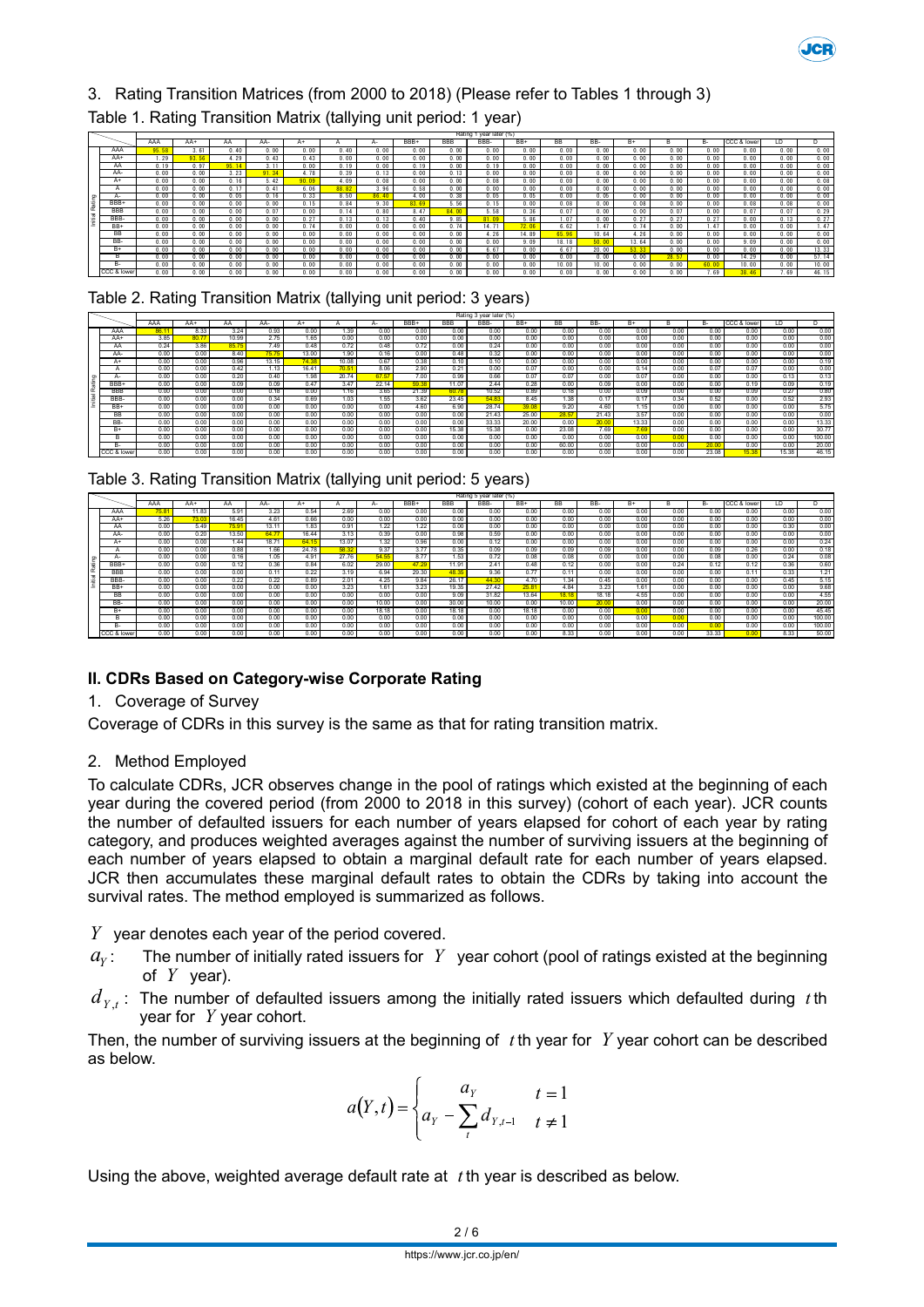$$
\alpha_t = \frac{\sum_{Y} d_{Y,t}}{\sum_{Y} a(Y,t)}
$$

Then, CDRs for *n* years are described by the following formula:

$$
1-\prod_{i=1}^n\bigl(1-\alpha_i\bigr)
$$

In cases where reorganizations such as mergers and company splits have been conducted, JCR, in principle, focuses attention on legal survival or extinction and traces rating transition accordingly. This is the same as the policy for rating transition matrices. To calculate CDRs, however, in cases where a new company created by merger between rated companies defaults, JCR treats both the surviving company and the extinct company as defaulted. In case of default of a new company created by merger of the extinct company being rated by JCR and the surviving company not being rated by JCR, JCR counts a default for the extinct company which had been rated.

JCR traces default of issuers, for which ratings have been terminated owing to withdrawals requested by the issuer or other reasons, and reflects the results in calculation of CDRs. JCR includes these traced issuers whose ratings have been terminated in calculation of the default rate for both the numerator and the denominator if they default. JCR includes these traced issuers whose ratings have been terminated in calculation of the default rate for the denominator only if they do not default. JCR stops the tracing, however, when tracing of defaults is considered difficult owing to some reasons such as significant difficulty in obtaining important information including financial statements on such issuers whose ratings have been terminated.

#### 3. Definition of Default

Default means a state, in which principal or interest payments of financial obligations cannot be honored as initially agreed, with respect to the CDRs. This includes the following cases: (i) JCR judges that all the financial obligations are, in effect, in default. (ii) JCR judges that while an obligor does not honor part of the agreed to financial obligations, but it honors all its other agreed to financial obligations. Usually, when cases fall under the former, "D" ratings are assigned, and "LD" ratings are assigned when cases fall under the latter. Commencement of legal bankruptcy proceedings is a typical example of the former situation, and a situation where specific creditor grants debt forgiveness or DES for debt relief is a typical example of the latter situation. JCR counts a case where "JCR judges that while an obligor does not honor part of the agreed to financial obligations, but it honors all its other agreed to financial obligations" as a default for calculating CDRs even prior to its introduction of "LD" to the rating symbol on August 28, 2012.

#### 4. CDRs (from 2000 to 2018) (Please refer to Table 4)

CDRs from 2000 to 2018 are shown in Table 4. As for a change from the previous survey (with covered period from 2000 to 2017), there were no significant changes in CDRs, reflecting the fact that the number of bankruptcies in Japan remained at a low level in general. There was no defaulted corporation rated by JCR in 2018. Ranking order, which the higher the ratings, the lower the CDRs are, has been maintained. In contrast to CDRs of "BB" and higher categories, CDRs of "B" and lower categories tend to become substantially higher than those of the next upper categories. The extremely small number of rated issuers with a rating of "B" and lower categories is one of the factors which cause such tendency. The largest number of issuers with "B" category at the beginning of each year during the covered period was 6, and such number for issuers with "CCC" and lower was 3.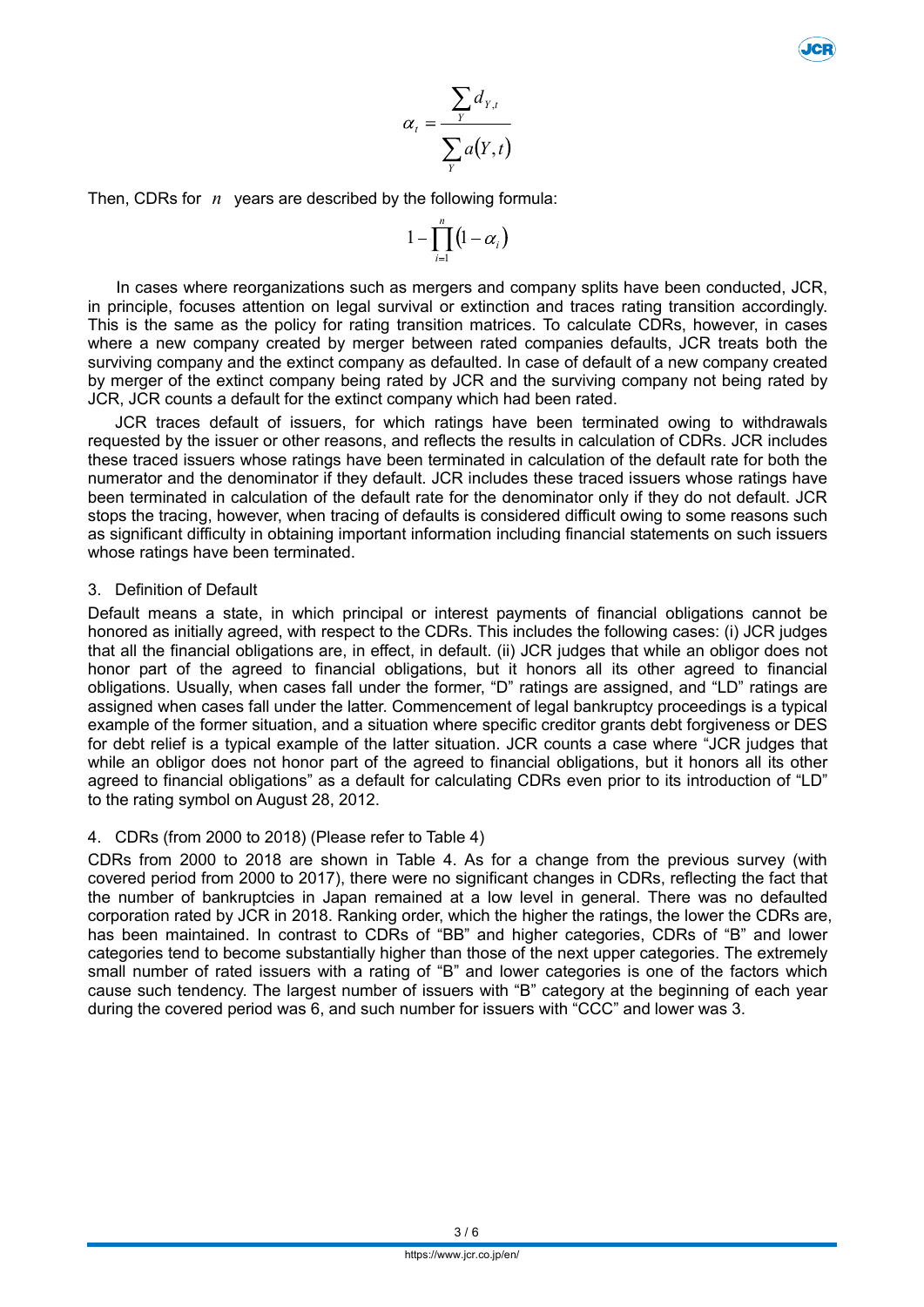

#### Table 4. CDRs (Unit: %)

| Period<br>Rating | 1-year | 2-year | 3-year | $4$ -year | 5-year |
|------------------|--------|--------|--------|-----------|--------|
| AAA              | 0.00   | 0.00   | 0.00   | 0.00      | 0.00   |
| AA               | 0.00   | 0.00   | 0.00   | 0.08      | 0.08   |
| A                | 0.02   | 0.11   | 0.20   | 0.32      | 0.46   |
| <b>BBB</b>       | 0.52   | 1.17   | 1.79   | 2.23      | 2.59   |
| <b>BB</b>        | 3.01   | 5.70   | 8.83   | 11.63     | 14.07  |
| B                | 20.00  | 35.00  | 48.54  | 54.60     | 54.60  |
| CCC & lower      | 53.85  | 61.54  | 61.54  | 61.54     | 61.54  |

#### **Rating Transition Matrices for Asset-Backed Securities (ABS)**

"Rating Transition Matrices by Lapse of Months" and "1-Year (on a Calendar Year Basis) Rating Transition Matrices" based on data in the latest three years are as follows.

#### 1. Coverage of Survey

The data covered products with credit enhancement provided in the form of senior-subordinated structure for the underlying assets in principle, for which their ratings were made public from November 1996 to December 2018, in the survey.

Products such as repackaged bonds and guaranteed products linked to ratings of third parties have been excluded in principle. Products consisting of multiple tranches have been counted as one when they have the same ranking while different in maturities.

#### 2. Method Employed and Results

(1) Rating Transition Matrices by Lapse of Months (Please refer to Tables 5 through 7)

JCR surveyed and tallied how the rating on each of the products changed as months elapsed from the rating at the time of the issuance. Shown in Tables 5, 6 and 7 are the distributions of changes after lapse of 12 months, 24 months and 36 months, respectively. JCR did not count the products redeemed before the end of each period or the products that did not exist for each aforementioned period, despite changes in ratings.

There have been no records of defaults in asset-backed securities (ABS) rated by JCR, and default rates at any time points, 12 months, 24 months, or 36 months after the initial rating assignment, have been zero counts.

The number of ratings upgraded exceeded the number of ratings downgraded considerably for all of the three time points in 2018, following 2017. Even a small number of rating changes tends to push up the rate of rating changes for some of rating symbols of "AA+" or lower, because initial ratings for asset-backed securities (ABS) concentrate in "AAA" ratings.

|            | AAA    | AA+    | AA    | AA-    | $A+$   | A     | A-     | BBB+   | BBB   | BBB-  | BB+    | <b>BB</b> | BB-   | $B+$   | B | B- & lower |
|------------|--------|--------|-------|--------|--------|-------|--------|--------|-------|-------|--------|-----------|-------|--------|---|------------|
| AAA        | 100.00 |        |       |        |        |       |        |        |       |       |        |           |       |        |   |            |
| AA+        |        | 100.00 |       |        |        |       |        |        |       |       |        |           |       |        |   |            |
| AA         |        | 5.13   | 94.87 |        |        |       |        |        |       |       |        |           |       |        |   |            |
| AA-        |        |        |       | 100.00 |        |       |        |        |       |       |        |           |       |        |   |            |
| $A+$       |        |        |       |        | 100.00 |       |        |        |       |       |        |           |       |        |   |            |
| A          |        |        |       |        | 1.59   | 98.41 |        |        |       |       |        |           |       |        |   |            |
| $A-$       |        |        |       |        |        |       | 100.00 |        |       |       |        |           |       |        |   |            |
| BBB+       |        |        |       |        |        |       |        | 100.00 |       |       |        |           |       |        |   |            |
| <b>BBB</b> |        |        |       |        |        |       |        |        | 97.92 | 2.08  |        |           |       |        |   |            |
| BBB-       |        |        |       |        |        |       |        |        | 5.26  | 94.74 |        |           |       |        |   |            |
| BB+        |        |        |       |        |        |       |        |        |       |       | 100.00 |           |       |        |   |            |
| BB         |        |        |       |        |        |       |        |        |       | 10.00 |        | 90.00     |       |        |   |            |
| BB-        |        |        |       |        |        |       |        |        |       | 3.45  | 3.45   |           | 93.10 |        |   |            |
| $B+$       |        |        |       |        |        |       |        |        |       |       |        |           |       | 100.00 |   |            |
| B          |        |        |       |        |        |       |        |        |       |       |        |           |       |        |   |            |
| B- & lower |        |        |       |        |        |       |        |        |       |       |        |           |       |        |   |            |

#### Table 5. 12-months Later Rating Transition Matrix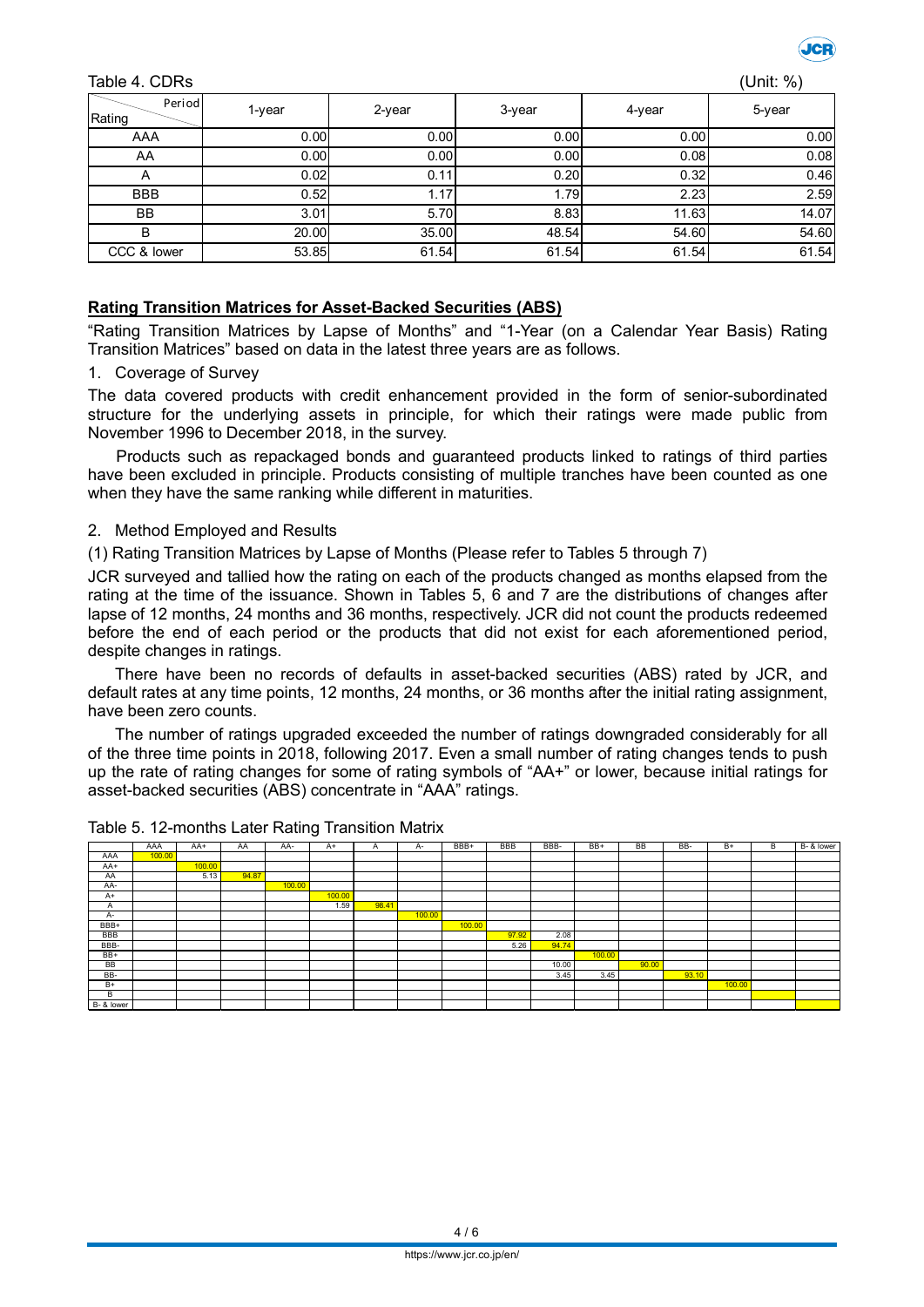

#### Table 6. 24-months Later Rating Transition Matrix

|            | AAA    | AA+   | AA    | AA-   | $A+$  | A     | A-    | BBB+   | <b>BBB</b> | BBB-   | BB+    | <b>BB</b> | BB-    | $B+$   | B | B- & lower |
|------------|--------|-------|-------|-------|-------|-------|-------|--------|------------|--------|--------|-----------|--------|--------|---|------------|
| AAA        | 100.00 |       |       |       |       |       |       |        |            |        |        |           |        |        |   |            |
| AA+        | 33.33  | 66.67 |       |       |       |       |       |        |            |        |        |           |        |        |   |            |
| AA         | 13.89  | 11.11 | 72.22 |       | 2.78  |       |       |        |            |        |        |           |        |        |   |            |
| AA-        | 3.45   | 3.45  | 31.03 | 55.17 | 6.90  |       |       |        |            |        |        |           |        |        |   |            |
| $A+$       | 12.50  |       |       |       | 87.50 |       |       |        |            |        |        |           |        |        |   |            |
| A          | 2.04   |       |       | 6.12  |       | 89.80 | 2.04  |        |            |        |        |           |        |        |   |            |
| A-         |        | 4.35  |       |       |       |       | 95.65 |        |            |        |        |           |        |        |   |            |
| BBB+       |        |       |       |       |       |       |       | 100.00 |            |        |        |           |        |        |   |            |
| <b>BBB</b> |        |       |       |       |       |       |       |        | 96.67      | 3.33   |        |           |        |        |   |            |
| BBB-       |        |       |       |       |       |       |       |        |            | 100.00 |        |           |        |        |   |            |
| $BB+$      |        |       |       |       |       |       |       |        |            |        | 100.00 |           |        |        |   |            |
| BB         |        |       |       |       |       |       |       |        |            |        |        | 100.00    |        |        |   |            |
| BB-        |        |       |       |       |       |       |       |        |            |        |        |           | 100.00 |        |   |            |
| $B+$       |        |       |       |       |       |       |       |        |            |        |        |           |        | 100.00 |   |            |
| В          |        |       |       |       |       |       |       |        |            |        |        |           |        |        |   |            |
| B- & lower |        |       |       |       |       |       |       |        |            |        |        |           |        |        |   |            |

#### Table 7. 36-months Later Rating Transition Matrix

|            |        |        |       |       | ັ     |       |       |        |            |        |        |           |        |        |   |            |
|------------|--------|--------|-------|-------|-------|-------|-------|--------|------------|--------|--------|-----------|--------|--------|---|------------|
|            | AAA    | AA+    | AA    | AA-   | $A+$  | A     | A-    | BBB+   | <b>BBB</b> | BBB-   | BB+    | <b>BB</b> | BB-    | $B+$   | в | B- & lower |
| AAA        | 100.00 |        |       |       |       |       |       |        |            |        |        |           |        |        |   |            |
| $AA+$      |        | 100.00 |       |       |       |       |       |        |            |        |        |           |        |        |   |            |
| AA         | 27.59  | 13.79  | 48.28 |       | 3.45  | 3.45  | 3.45  |        |            |        |        |           |        |        |   |            |
| AA-        | 8.33   |        | 12.50 | 58.33 | 4.17  |       | 8.33  |        | 4.17       | 4.17   |        |           |        |        |   |            |
| $A+$       | 16.67  |        |       | 16.67 | 66.67 |       |       |        |            |        |        |           |        |        |   |            |
| A          | 8.82   | 2.94   | 5.88  | 2.94  | 5.88  | 70.59 | 2.94  |        |            |        |        |           |        |        |   |            |
| $A-$       | 5.88   |        |       |       |       |       | 88.24 | 5.88   |            |        |        |           |        |        |   |            |
| BBB+       |        |        |       |       |       |       |       | 100.00 |            |        |        |           |        |        |   |            |
| BBB        |        |        |       |       |       | 4.35  | 4.35  |        | 86.96      | 4.35   |        |           |        |        |   |            |
| BBB-       |        |        |       |       |       |       |       |        |            | 100.00 |        |           |        |        |   |            |
| BB+        |        |        |       |       |       |       |       |        |            |        | 100.00 |           |        |        |   |            |
| <b>BB</b>  |        |        |       |       |       |       |       |        |            |        |        | 100.00    |        |        |   |            |
| BB-        |        |        |       |       |       |       |       |        |            |        |        |           | 100.00 |        |   |            |
| $B+$       |        |        |       |       |       |       |       |        |            |        |        |           |        | 100.00 |   |            |
| B          |        |        |       |       |       |       |       |        |            |        |        |           |        |        |   |            |
| B- & lower |        |        |       |       |       |       |       |        |            |        |        |           |        |        |   |            |

(2) 1-Year (on a Calendar Year Basis) Rating Transition Matrices (Please refer to Tables 8 & 9)

JCR studied how the ratings at the beginning of January each year changed by the end of the year over the period from 2016 to 2018. The changes in the three years were added and averaged as indicated in Table 8. The rating transitions in the year 2018 are also shown in Table 9 for reference.

There was no rating downgraded, and there were only rating upgrades in 2018. State of no downgrade has continued 6 years in a row since 2013. Products, for which ratings were upgraded in 2018, were classified into the following 2: (i) automobile loans and (ii) housing loans. Valuing increased credit enhancement level for both (i) and (ii), JCR upgraded ratings for these products.

Table 8. 1-year (on a Calendar Year Basis) Average Rating Transition Matrix for 2016 - 2018

|            | AAA                                                                          | $AA+$ | AA     | AA-   | $A+$  | $\overline{A}$ | $A-$   | BBB+   | <b>BBB</b> | BBB-   | BB+    | <b>BB</b> | BB-    | $B+$ | B | B- & lower |
|------------|------------------------------------------------------------------------------|-------|--------|-------|-------|----------------|--------|--------|------------|--------|--------|-----------|--------|------|---|------------|
| AAA        | 100.00                                                                       |       |        |       |       |                |        |        |            |        |        |           |        |      |   |            |
| $AA+$      | 100.00                                                                       |       |        |       |       |                |        |        |            |        |        |           |        |      |   |            |
| AA         |                                                                              | 40.00 | 60.00  |       |       |                |        |        |            |        |        |           |        |      |   |            |
| AA-        | 9.09                                                                         | 9.09  | 22.73  | 59.09 |       |                |        |        |            |        |        |           |        |      |   |            |
| $A+$       |                                                                              |       |        | 50.00 | 50.00 |                |        |        |            |        |        |           |        |      |   |            |
| Α          |                                                                              |       |        | 9.09  |       | 90.91          |        |        |            |        |        |           |        |      |   |            |
| A-         |                                                                              |       |        |       |       |                | 100.00 |        |            |        |        |           |        |      |   |            |
| BBB+       |                                                                              |       |        |       |       |                |        | 100.00 |            |        |        |           |        |      |   |            |
| <b>BBB</b> |                                                                              |       |        |       |       |                |        | 4.00   | 96.00      |        |        |           |        |      |   |            |
| BBB-       |                                                                              |       |        |       |       |                |        |        |            | 100.00 |        |           |        |      |   |            |
| BB+        |                                                                              |       |        |       |       |                |        |        |            | 3.33   | 96.67  |           |        |      |   |            |
| BB         |                                                                              |       |        |       |       |                |        |        |            | 11.11  |        | 88.89     |        |      |   |            |
| BB-        |                                                                              |       |        |       |       |                |        |        |            |        |        |           | 100.00 |      |   |            |
| $B+$       |                                                                              |       |        |       |       |                |        |        |            |        |        |           |        |      |   |            |
| B          |                                                                              |       |        |       |       |                |        |        |            |        |        |           |        |      |   |            |
| B- & lower |                                                                              |       |        |       |       |                |        |        |            |        |        |           |        |      |   |            |
|            | Table 9. 1-year (on a Calendar Year Basis) Rating Transition Matrix for 2018 |       |        |       |       |                |        |        |            |        |        |           |        |      |   |            |
|            | AAA                                                                          | AA+   | AA     | AA-   | $A+$  | A              | A-     | BBB+   | <b>BBB</b> | BBB-   | BB+    | BB        | BB-    | $B+$ | В | B- & lower |
| AAA        | 100.00                                                                       |       |        |       |       |                |        |        |            |        |        |           |        |      |   |            |
| AA+        | 100.00                                                                       |       |        |       |       |                |        |        |            |        |        |           |        |      |   |            |
| AA         |                                                                              |       | 100.00 |       |       |                |        |        |            |        |        |           |        |      |   |            |
| AA-        | 10.00                                                                        | 10.00 | 40.00  | 40.00 |       |                |        |        |            |        |        |           |        |      |   |            |
| $A+$       |                                                                              |       |        |       |       |                |        |        |            |        |        |           |        |      |   |            |
| Α          |                                                                              |       |        |       |       | 100.00         |        |        |            |        |        |           |        |      |   |            |
| А-         |                                                                              |       |        |       |       |                | 100.00 |        |            |        |        |           |        |      |   |            |
| BBB+       |                                                                              |       |        |       |       |                |        |        |            |        |        |           |        |      |   |            |
|            |                                                                              |       |        |       |       |                |        |        |            |        |        |           |        |      |   |            |
| <b>BBB</b> |                                                                              |       |        |       |       |                |        |        | 100.00     |        |        |           |        |      |   |            |
| BBB-       |                                                                              |       |        |       |       |                |        |        |            | 100.00 |        |           |        |      |   |            |
| BB+        |                                                                              |       |        |       |       |                |        |        |            |        | 100.00 |           |        |      |   |            |
| <b>BB</b>  |                                                                              |       |        |       |       |                |        |        |            |        |        | 100.00    |        |      |   |            |
| BB-        |                                                                              |       |        |       |       |                |        |        |            |        |        |           | 100.00 |      |   |            |
| $B+$       |                                                                              |       |        |       |       |                |        |        |            |        |        |           |        |      |   |            |
| B          |                                                                              |       |        |       |       |                |        |        |            |        |        |           |        |      |   |            |

(Financial Technology Division, Rating Administration Dept. and Structured Finance Dept.)